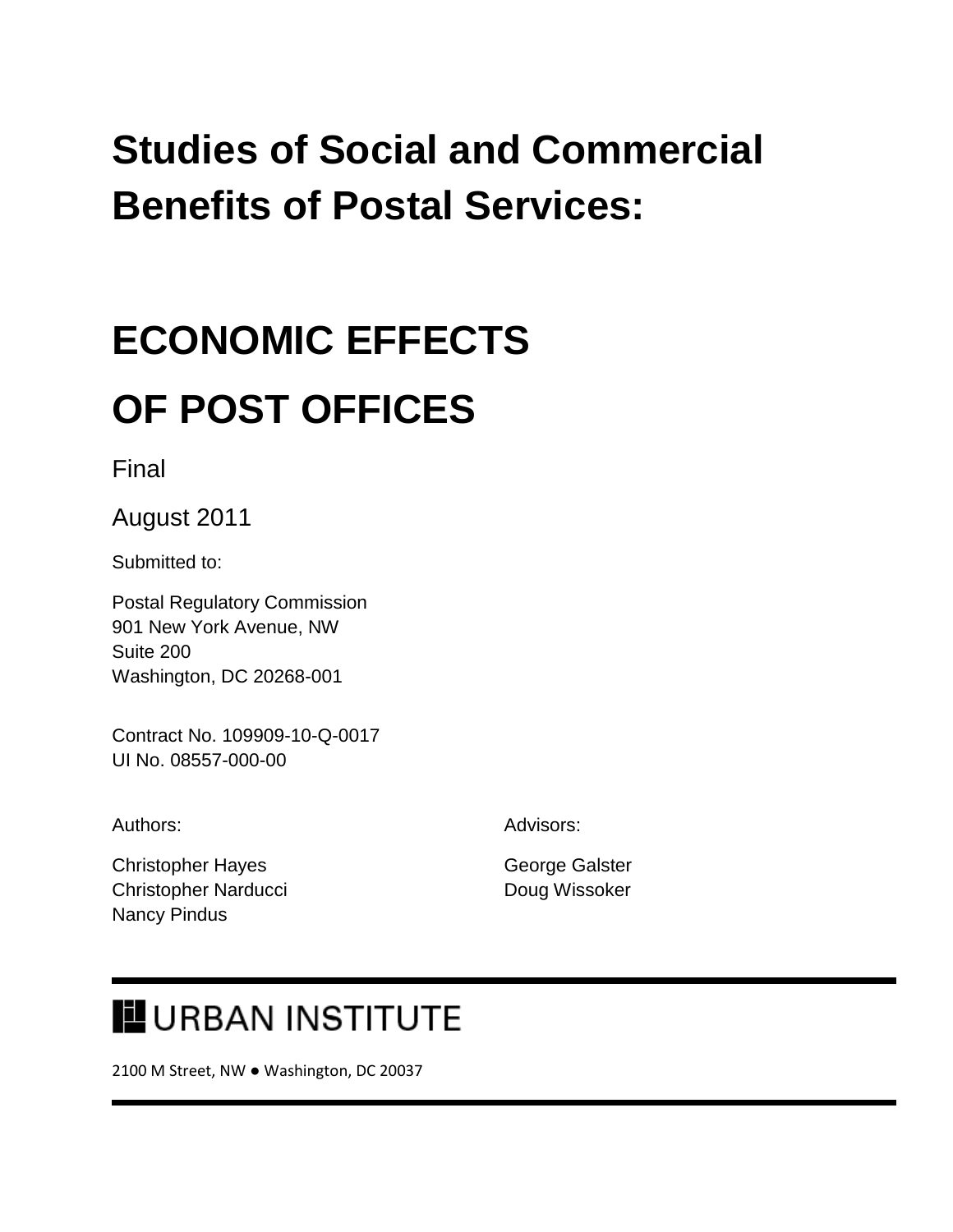

# **TABLE OF CONTENTS**

|                                                   | 1                       |
|---------------------------------------------------|-------------------------|
|                                                   | 1                       |
|                                                   | $\overline{\mathbf{4}}$ |
|                                                   | 6                       |
|                                                   | 9                       |
| Implications and Suggestions for Further Research | 10                      |
|                                                   | 11                      |
|                                                   | 13                      |
|                                                   | 14                      |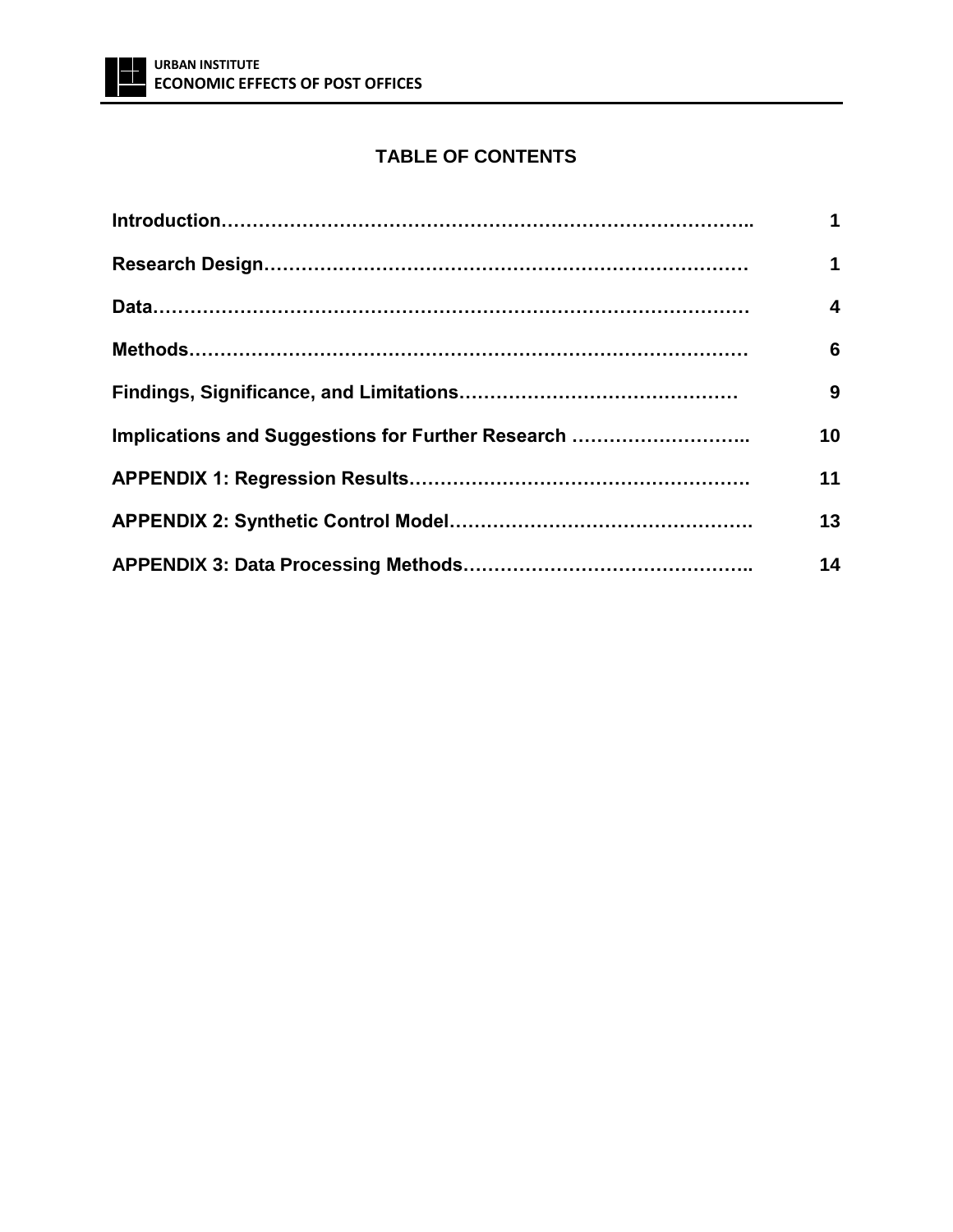#### **Introduction**

This study uses a difference-in-differences approach to assess the economic impact of a post office closure on a community. We caution readers that this is an initial step toward measuring the impacts of post offices in communities. We use United States Postal Service (USPS) administrative data provided by the Postal Regulatory Commission<sup>1</sup> on locations of publicly accessible offices that are open and offices that closed between 2002 and 2005. Using Census data<sup>2</sup> on businesses, which include the total number of business establishments and employees, we matched ZIP codes that experienced a closure with geographically and economically comparable ZIP codes that have an open post office. Using several variants of our model, we found more variation in estimated impacts than we had hoped, but our results suggest a small, sometimes significant, negative impact on employment in the ZIP codes with post office closures. The weakness of the models is reflected in the confidence intervals around the results. This suggests that future research would benefit from larger samples that include additional control variables in order to test this finding more rigorously.

This report summarizes the research design, data, and methods used to arrive at the results reported. We then discuss the findings, significance, and limitations of the analysis. Appendix 1 provides the regression results. Appendix 2 briefly describes an alternative model that we tried, and Appendix 3 details data processing methods for preparing the data and drawing the sample.

## **Research Design**

Determining economic impacts on communities poses difficult evaluation challenges. Communities are not static, so during any time period under investigation there are many other contextual factors beyond the existence or closure of a post office that may affect outcomes. These include changes in labor market conditions (such as business openings or closings), spatial factors (such as the building of a new road or exit ramp), and other investments—public or private. Not only must data regarding outcomes be collected but, also, some estimate of what outcomes would have occurred absent the intervention (in this case the post office or post office closure) must be made. Experimental designs do this by dividing subjects at random into two groups—one participating in a program or intervention and one not. Such methods are infeasible with respect to the study of post office impacts, where neither the location of post offices nor the closure can occur randomly.

 1 File constructed by USPS. See Data section for details.

 $^2$  This excludes post offices and postal workers, as well as most government employees. <http://www.census.gov/econ/cbp/overview.htm>.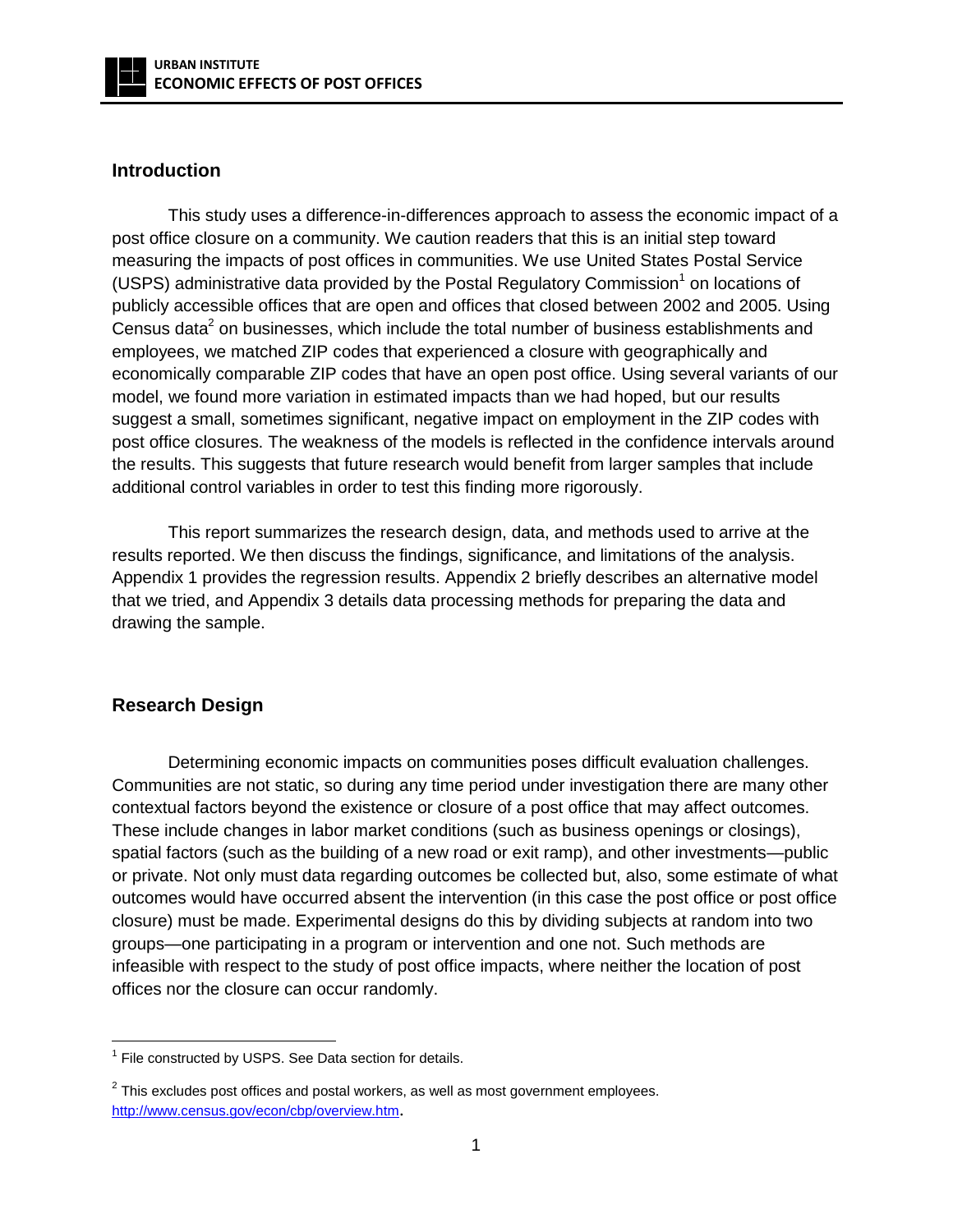Lacking the conditions for a classical random assignment experimental design, we used a design that enabled us to attribute various outcomes to the presence of a post office and statistically estimate the likelihood of these associations. We compared communities or neighborhoods with a post office to similar communities or neighborhoods that had a post office that was closed between 2002 and 2005. Our hypothesis is that the closing of a post office has negative effects on the economic indicators of the surrounding community. In our design, it is the difference between the pre-post change of a community with a post office closure and similar communities without such a closure that provide our evidence of impact. The comparisons must be carefully constructed and interpreted. For example, in considering the impact of investments aimed at revitalizing low-income neighborhoods, Galster, Tatian, and Accordino<sup>3</sup> note that comparisons between declining neighborhoods may not show a reversal of the decline due to an economic development intervention, but that one should not overlook a slowing in economic decline as evidence of positive impact. Furthermore, citywide factors may affect economic outcomes in all neighborhoods.

We applied the well-accepted "difference-in-differences" model, which takes advantage of the panel data available. For each ZIP code with a closed post office, we selected two matched ZIP codes that did not lose their post offices, either from the same metro area, or, in the case of non-urban ZIP codes, rural ZIP codes in the same state. After selecting the matching ZIP codes, we then calculated pre-post changes in local employment and number of business establishments for areas with and without the loss of a post office and then compared the pre-post changes in areas with closed post offices to those of matched communities.

The logic of the difference-in-differences model is as follows. All the members of the triad of ZIP codes being compared are assumed to be subject to roughly the same macroeconomic forces that would similarly affect their trends in the outcome indicators over the analysis period. To the extent that members of these triads are not perfectly matched during the pre-closure period, there may be initial differences among them. However, to the degree that a post office closure affects one of the ZIP codes in the triad, there will be a *difference* in these initial differences that appears during the post-closure period. It is this difference-in-differences that represents our best estimate of the causal impact of the post office closure or, equivalently, the value of an operating post office to a ZIP code.

In this approach we compared closure ZIP codes only to those with similar geographic and economic qualities. We first limited potential matches to those ZIP codes within the appropriate geography—the same metropolitan area for urban ZIP codes or non-metro ZIP codes located in the same state for rural ZIP codes. We next restricted potential matches to ZIP

 $\overline{a}$ 

<sup>&</sup>lt;sup>3</sup> George Galster, Peter Tatian, and John Accordino, "Targeting Investments for Neighborhood Revitalization," *Journal of the American Planning Association* 72, No. 4: 457–74.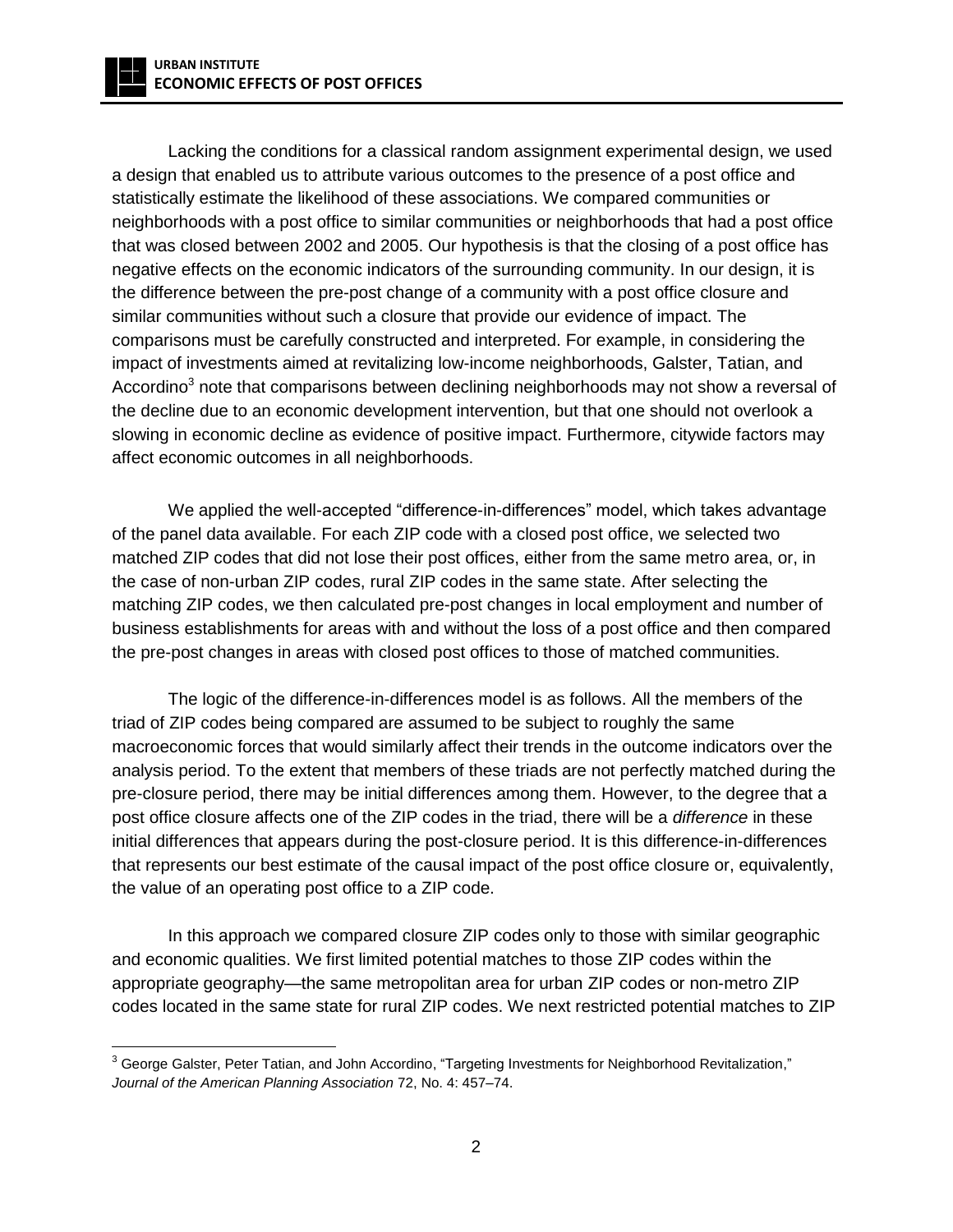

codes with similar overall levels of number employed or number of establishments in 2000. To do this, we ranked ZIP codes by the number of establishments or employees, and selected only ZIP codes within the same ranking category as possible matches. ZIP codes were typically ranked into six categories, though this parameter was relaxed for several ZIP codes for reasons discussed below.

The final two matched ZIP codes were then chosen to be, to the extent possible, on a similar pre-closure trajectory in terms of our outcome indicators. That is, matches were chosen so that the rate of change of total employees or total establishments during the pre-closure period was comparable to the rate of change in our closure ZIP code. We attempted to select the two ZIP codes with the closest absolute rate, without regard to whether it was above or below the closure ZIP code rate. Given the limitations of each selection pool, this provided the best and most efficient means of matching ZIP codes. In sum, matched ZIP codes were from comparable geographies, had the closest base number of the outcome variables (establishment or employee) in 2000, and had the closest rate of change of this outcome between 2000 and the year of closure.

Following each selection of two matched ZIP codes for a closure ZIP code, we eliminated these ZIP codes from the selection pool of potential matches for other closure ZIP codes.<sup>4</sup> We also relaxed the ranking criteria discussed above for several closure ZIP codes in order to ensure matches. While it would not necessarily be fatal to the model to use a comparison ZIP code more than once, the relatively high rate of overlap (approximately 20 percent of our sample in preliminary trials) raised concern that the results could be biased. Replacement ZIP codes may not have matched the closure ZIP codes as closely as original selections, but in all cases a sufficient sample was available to provide a reasonably close match according to our parameters.

Selecting matching ZIP codes for each closure ZIP code adds to the face validity of the model and offers some controls for non-included factors. We stress, however, that the model's accuracy does not rely on perfect matches; it is the difference in the differences between the matched ZIP codes and the ZIP code with the closure observed before and after the closure that matters. We believe that we have established matches for ZIP codes with post office closures that are adequate for our model.

 $\overline{a}$ 

<sup>&</sup>lt;sup>4</sup> We would have preferred to select best-match ZIP codes with trajectories slightly above and slightly below our closure ZIP codes. However, we found that some potential comparison ZIP codes in this scenario would have matched on more than one closure ZIP code, and so we adjusted the strategy to eliminate this potential overlap.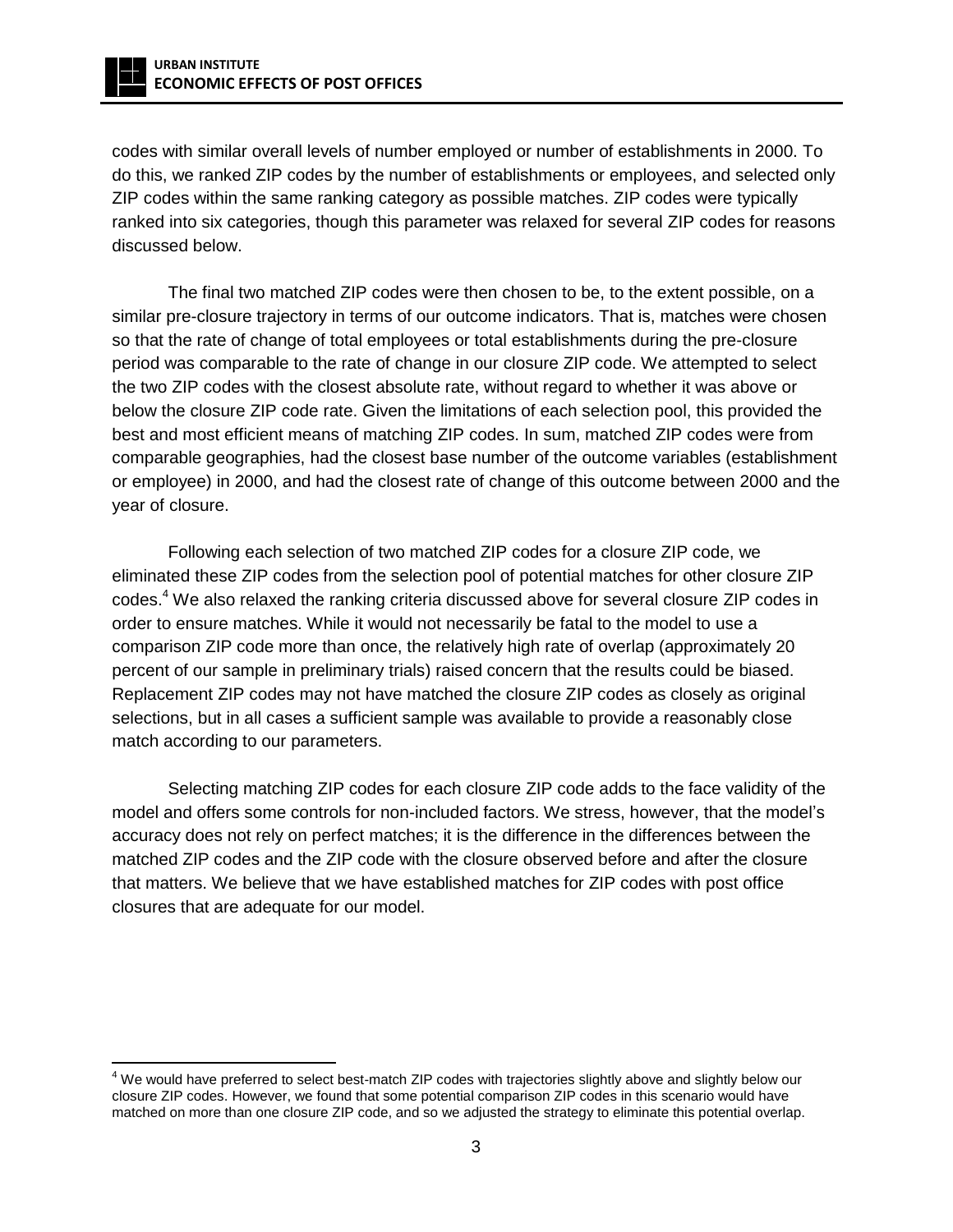# **Data**

We used the following data sources in the impact model:

- Decennial Census 2000 (demographic, economic, housing, and social characteristics)
- Information on business establishments and employment from the Census Bureau's ZIP Business Patterns database, 2000 to 2008
- $\bullet$  Addresses for all open USPS facilities, 2009<sup>5</sup>
- Lists of all closed or suspended post office facilities, provided by the Postal Regulatory Commission (PRC), 2002 to 2005

The model uses ZIP codes as the geographic unit of analysis. Our list of closed postal facilities provides no street address, and our outcome indicators are most readily available at the ZIP code level. Since we are primarily concerned with neighborhood effects, ZIP code-level analysis should be adequate, though future studies might better assess impact through analysis of standardized longitudinal data at smaller geographic levels if such were to become available.

We selected indicators from ZIP Business Patterns for our outcome measures as the best gauges of business activity available yearly over our performance period at the ZIP code level. Reliable home price indicators, which would have been useful as a measure of neighborhood well-being, were not available on a yearly basis at this geographic scale across the nation.

We drew our sample of ZIP codes with closed facilities from the universe of closed post offices provided by the PRC.<sup>6</sup> In order to provide sufficiently long pre-closure and post-closure periods, we determined that we would restrict the list to facilities closed between 2002 and 2005. While the list of USPS facilities closed over our performance period included 245 post offices, we further reduced the total by eliminating ZIP codes which also had a currently open postal facility and those for which we lacked outcome data. We also selected only postal branches and stations, because of some evidence that other categories could include facilities not open to the public. Exploration of the category labeled "Post Office" revealed a number of facilities that appeared to have no public access (such as distribution centers). This is undesirable for our model, since our hypothesis is that the presence of the postal facility draws foot traffic to the area, which is then more likely to patronize local businesses. If a post office is

 $\overline{a}$ <sup>5</sup> Provided to the Urban Institute by Doug Carlson. The files were generated by the USPS for Mr. Carlson after a lawsuit established his right to request the data under the Freedom of Information Act.

 $^6$  The data file on closed postal facilities is from testimony provided by the USPS to the PRC on August, 28, 2009, Library reference: USPS-LR-N2009-1/10 (Docket No. N2009-1).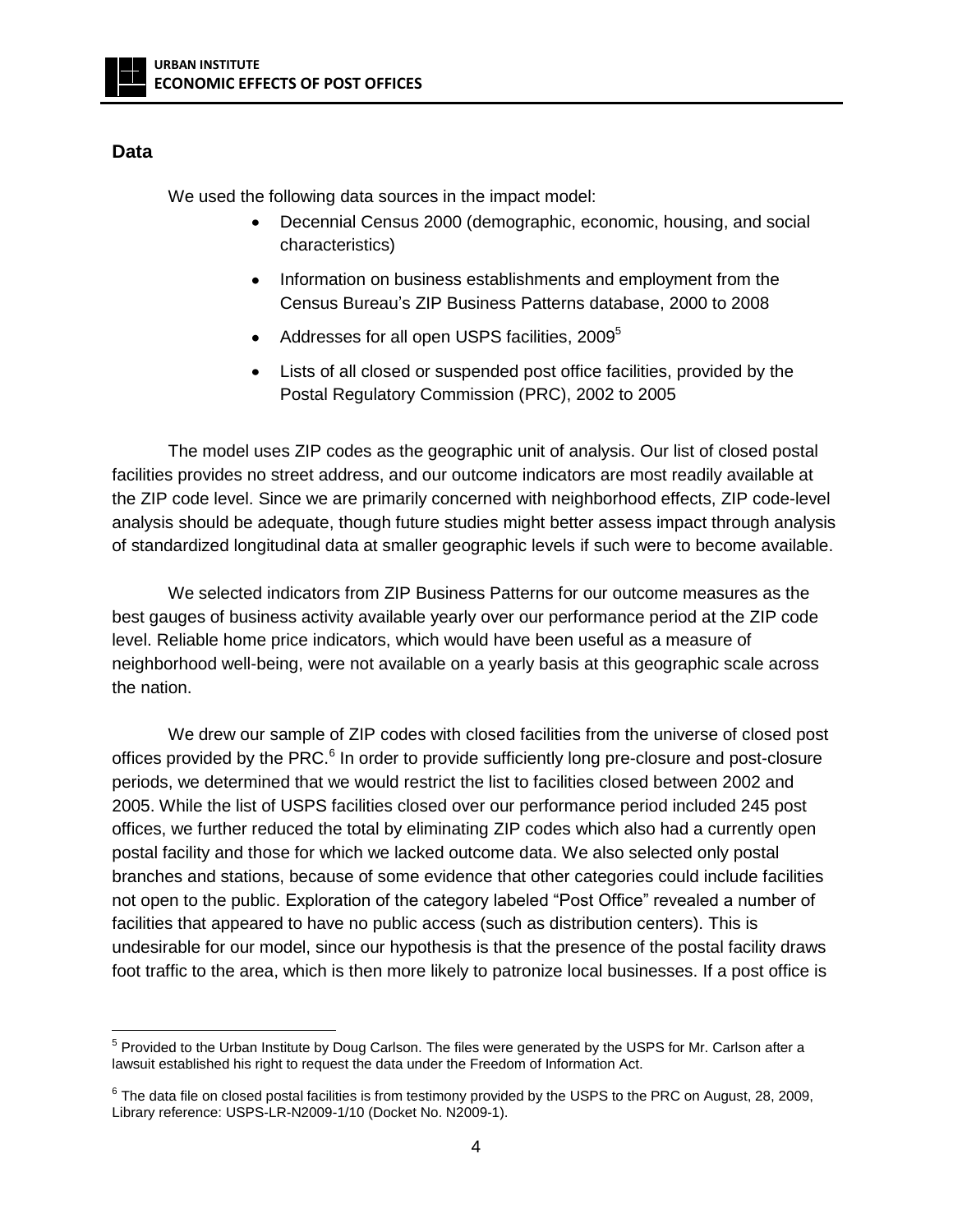

closed to the public, it would not have this impact on surrounding businesses under these assumptions.

Our list of currently open facilities comes from late 2008. We attempted to ensure comparability with the closed offices by restricting the comparison group to offices that have lobby hours. Some facilities on this list may have been opened during or after our performance period; if so, these random errors will weaken the precision of the results. For instance, ZIP codes where a post office closed would effectively be compared to ZIP codes where a post office did not exist until after the period of interest. After examination of this issue, we concluded that the impact would be minimal: Very few facilities were opened in the previous decade; we would be selecting a very small sample from the total number of facilities (152 out of several thousand); and historical information on facility openings is irregular and difficult to extract.

In a few ZIP codes, values for the outcome variable reported in the business pattern data were extreme outliers. Before selecting our sample, ZIP codes containing values more than 6 standard deviations above the mean were excluded. The pool of closure ZIP codes was 86 after this process of eliminating unlikely values, consisting of roughly twice as many rural ZIP codes as urban.

However, this procedure left several ZIP codes with extreme values in the pool, which, while potentially accurate, were still well beyond the normal range of values. We therefore created a second pool of ZIP codes, selecting a lower threshold for inclusion. The final threshold for inclusion for number of employees in 2000 was 1,000 or fewer. We also restricted the pool of ZIP codes, both closure and matching, by eliminating any ZIP code where the year 2000 value was 0. Because our models are attempting to determine the effect of closure on levels of employment and business activity, ZIP codes that began our analysis period without measurable activity were considered to be unsuitable for inclusion. These restrictions reduced our list of closure ZIP codes to 69, a total of 51 in rural areas and 18 in urban areas. Both the larger and smaller sample pool were tested in the impact models—the more narrowly restricted sample provides a sounder pool with which to measure outcomes, but at the cost of sample size.

After restricting our sample of closure ZIP codes, analysis of selected indicators reveals stark differences between ZIP codes where closures happened and where they did not. Table 1 shows the differences between our selected closure ZIP codes and the pool of all ZIP codes with facilities open to the public for our outcome measures and selected socioeconomic indicators. The outcome indicators in particular demonstrate the substantially different character of the closure ZIP codes. There is less variation by socioeconomic characteristics, although the closure ZIP codes tend to be substantially poorer. While the steps described above to reduce the pool of the closure ZIP codes resulted in lower average numbers of employees and establishments, no difference is apparent in socioeconomic characteristics. Because both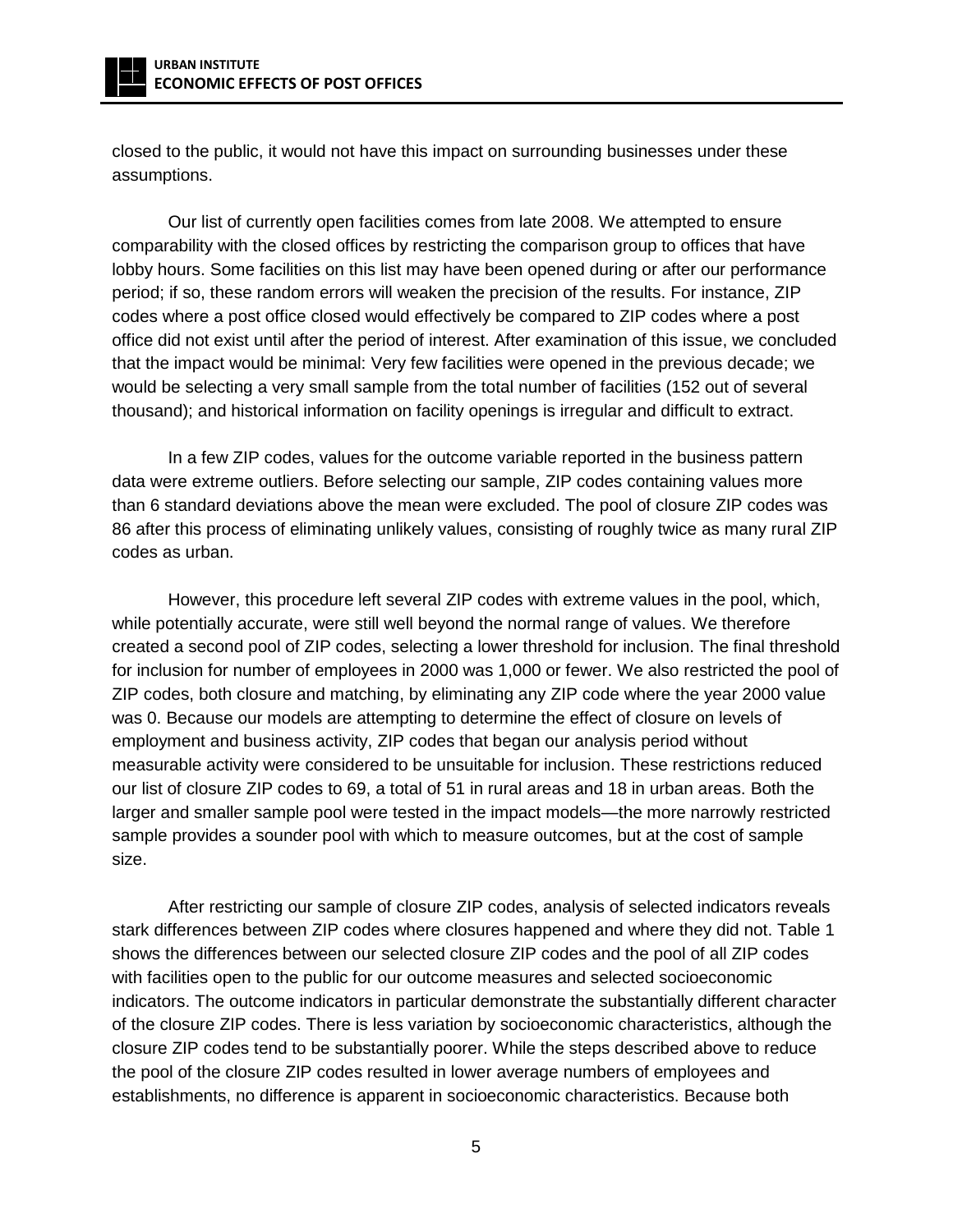minorities and the elderly represent potentially vulnerable populations that could be disproportionately affected by the loss of an easily accessible postal facility, it is encouraging that, in general, closures do not appear to be occurring in ZIP codes where these groups are concentrated.

## **Table 1. Characteristics of ZIP Codes**

|                            | <b>All ZIPs</b><br>with<br>public POs | <b>Closure</b><br><b>ZIPs</b> | <b>Restricted</b><br>lset of closure<br><b>ZIPs</b> |
|----------------------------|---------------------------------------|-------------------------------|-----------------------------------------------------|
| Number of                  | 35,224                                | 86                            | 69                                                  |
| Mean establishments (2001) | 201                                   | 21                            | 6                                                   |
| Mean employees (2001)      | 3,014                                 | 553                           | 36                                                  |
| Unemployment rate (2000)   | 6%                                    | 10%                           | 10%                                                 |
| Poverty rate (2000)        | 12%                                   | 26%                           | 26%                                                 |
| Percent minority (2000)    | 30%                                   | 20%                           | 21%                                                 |
| Percent elderly (2000)     | 13%                                   | 12%                           | 12%                                                 |

# **ZIP Codes with open facilities vs. ZIPs where a facility was eventually closed**

Source: 2000 Decennial Census, U.S. Bureau of the Census, and ZIP Business Patterns, U.S. Bureau of the Census.

Matched ZIP codes were selected for the pool based on pre-closure outcome data, so averages for our pooled matches on those indicators are close to the closure ZIP code average, as we would expect. Some differences remain between the groups, however, on the socioeconomic indicators. The impact of these differences on the model would be worth exploring in future research.

# **Methods**

## *Difference-in-Differences Model*

We tested three different techniques for running difference-in-differences models in order to assess the consistency of our results. First, we used a Generalized Least Squares (GLS) regression procedure with random effects by triad of matched ZIP codes, which reweights the data to provide efficient estimates, assuming that the econometric model is specified correctly. Then we ran a model with the same set of predictors, using a standard Ordinary Least Squares (OLS) regression. This strategy makes weaker assumptions than the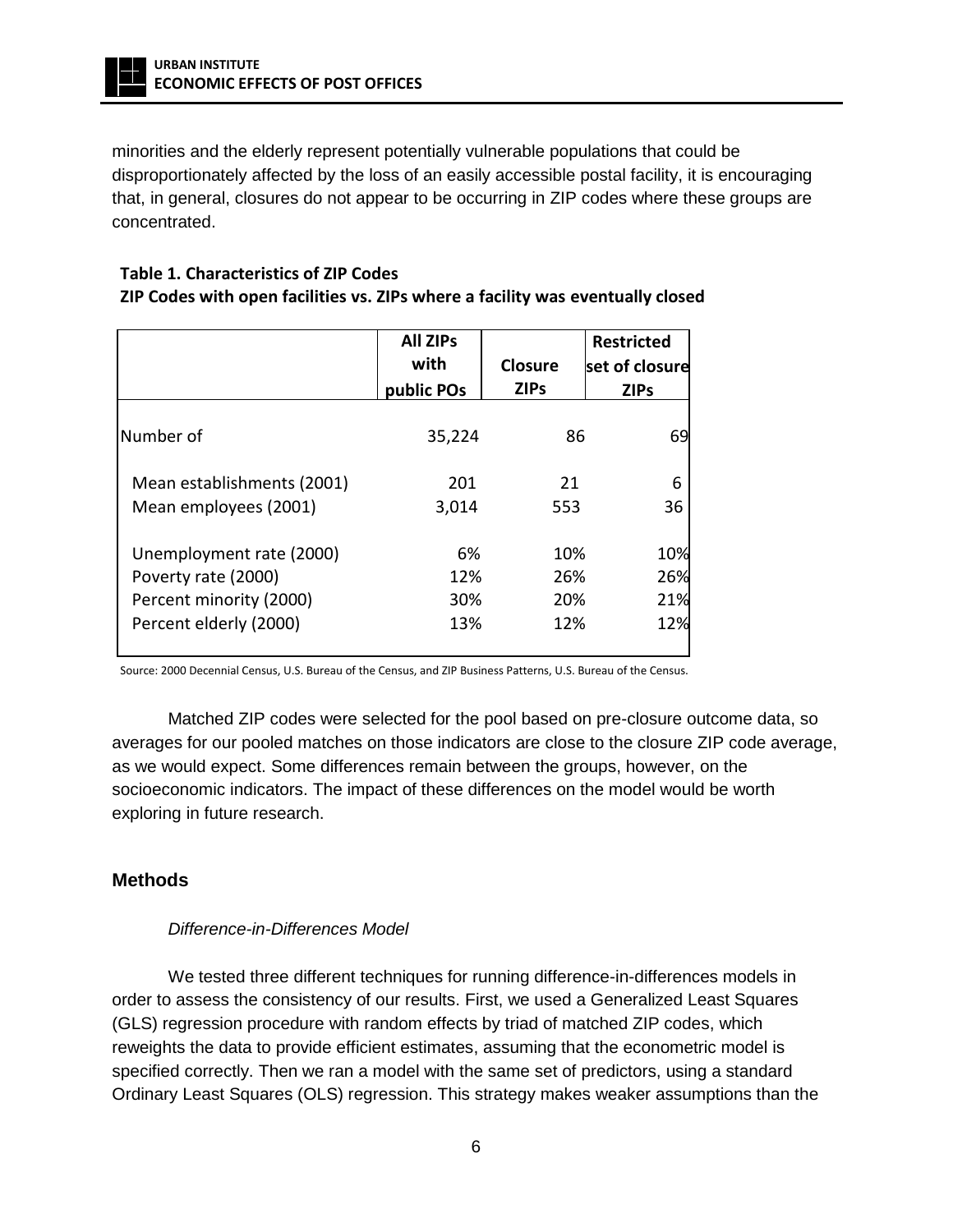random effects model, although it lacks any efficiency gain resulting from its longitudinal features. We used robust clustered standard errors in both approaches, which allow correlation among the errors within the triads selected. Finally, we tested a fixed effects regression model. This controls for factors not included in the model that may affect total employment and that differ across ZIP codes, but are constant over time for each ZIP code. In this last approach, the difference-in-differences relies on the difference in the change over time in employment between ZIP codes with a closing and the matched comparison areas.

For each approach, we modeled the number of employees over time in each set of triads.<sup>7</sup> We ran the models using both the level and log of the number of employees as the dependent variable. The purpose of modeling the log is to reduce the effect of relatively large values of employment in the calculations. In contrast to the level (linear) model, the coefficients in a model with a logged value produce a coefficient interpreted as the proportional rather than absolute change in numbers of employees associated with a one unit change in the given independent variable. The only difference in the equation specification for these runs is the logged dependent variable.

For both the GLS and OLS methods, we tested several variations of the same model. The fixed effects model included a separate intercept for each ZIP code, but not the set of control variables measured in the year 2000. The control variables cannot be included in the same model as the fixed effects since all of the variation in the control variables is captured by the ZIP code intercepts. The ZIP code intercepts controlled more completely for the differences in the average employment within each site. The inclusion of ZIP code dummies produced results with a higher r-squared than the other two methods, which should not be interpreted as a more powerful explanation of change over time (see the Findings section, below).

*1. Base GLS model specification, number of employees\**

 $Totalemp_{it} = \beta_0 + \beta_1 closed_i + \beta_2 post_{it} + \beta_3 (post \cdot closed)_{it} + \delta_i + \varepsilon_{it}$ 

*2. Base OLS model specification, number of employees\**

$$
Totalemp_{it} = \beta_0 + \beta_1 closed_i + \beta_2 post_{it} + \beta_3 (post \cdot closed)_{it} + \varepsilon_{it}
$$

*\* In the GLS model,* δ *represents the random effect for the triad of which zip code i is a member. In both models, the subscripts indicate ZIP code* i *for time period t.*

 $\overline{a}$  $^7$  As a secondary test of our results, we also selected ZIP code matches based on the number of establishments and ran the same model for these triads as well. Theoretically, the number of employees would be a better outcome variable for the purposes of this study. This number is more sensitive to slight changes in economic conditions for the obvious reason that a business is more likely to reduce its staff before closing entirely. While we tested both outcomes, the number of employees is used in our primary test.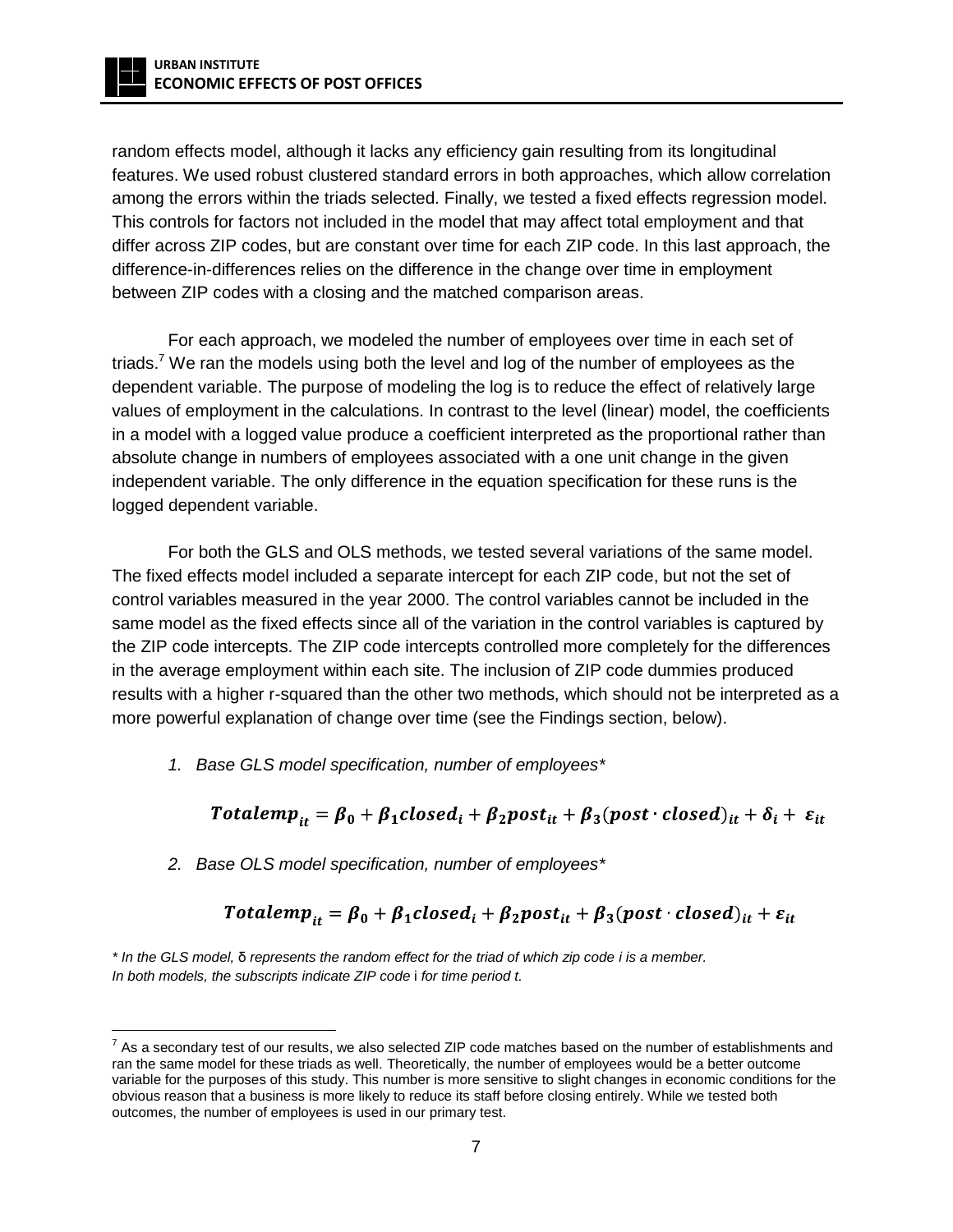Our simplest model regressed the number of employees in a ZIP code on several onezero indicator variables (equations 1 and 2, above). These included whether a ZIP code experienced a closure ("closed"), whether the outcome variable for members of the triad was observed in a year after the closure occurred ("post"), and an interacted variable of closure in the ZIP code and post-closure year ("*post-closed"*). This latter variable provided the estimate of the difference-in-differences effect—measuring the average difference between the two ZIP codes with open post offices and that with a closed post office in the years following the closure. Timing for the post-closure term in the above equation (*"post"*) for ZIP codes with an open post office is based upon the post office closure in the ZIP code with which they are matched. The fixed effect specification is similar to this base model other than that the inclusion of a dummy variable for each ZIP code replaces the variable *closed*.

Pre-closure characteristics may also have explanatory power that could strengthen the model. Therefore, we modified the model by sequentially adding new independent variables to control for conditions related to socioeconomic characteristics in the ZIP code prior to the post office closure (equations 3 and 4). These included median income, unemployment, percent foreign born, housing unit density, and the poverty rate. We also incorporated time indicator variables for years between 2000 and 2008 to control for changes across years ("d00"–"d08"). Nevertheless, it is possible that unobserved, time-varying ZIP code-level conditions affected the results of the basic model, although we selected ZIP codes with similar pre-closure trajectories to reduce the chances of this problem.

#### *3. GLS Model specification including controls, number of employees*

 $Totalemp_{it} = \beta_0 + \beta_1 closed_i + \beta_2 post_{it} + \beta_3 (post \; closed)_{it} +$  $\beta_4$ med\_income<sub>i</sub> +  $\beta_5$ unemply<sub>i</sub> +  $\beta_6$ pct\_min<sub>i</sub> +  $\beta_7$ hsg\_dens<sub>i</sub> +  $\beta_8 pct\_forgn_i + \beta_9 poverty_i + \beta_{10}d00_t + \beta_{11}d01_t + \beta_{12}d02_t +$  $\beta_{13}d03_t + \beta_{14}d04_t + \beta_{15}d05_t + \beta_{16}d06_t + \beta_{17}d07_t + \beta_{18}d08_t + \delta_i +$  $\varepsilon_{it}$ 

*4. OLS Model specification including controls, number of employees*

 $Totalemp_{it} = \beta_0 + \beta_1 closed_i + \beta_2 post_{it} + \beta_3 (post \cdot closed)_{it} +$  $\beta_4$ med\_income<sub>i</sub> +  $\beta_5$ unemply<sub>i</sub> +  $\beta_6$ pct\_min<sub>i</sub> +  $\beta_7$ hsg\_dens<sub>i</sub> +  $\beta_8 pct\_forgn_i + \beta_9 poverty_i + \beta_{10}d00_t + \beta_{11}d01_t + \beta_{12}d02_t +$  $\beta_{13}d03_t + \beta_{14}d04_t + \beta_{15}d05_t + \beta_{16}d06_t + \beta_{17}d07_t + \beta_{18}d08_t + \varepsilon_{it}$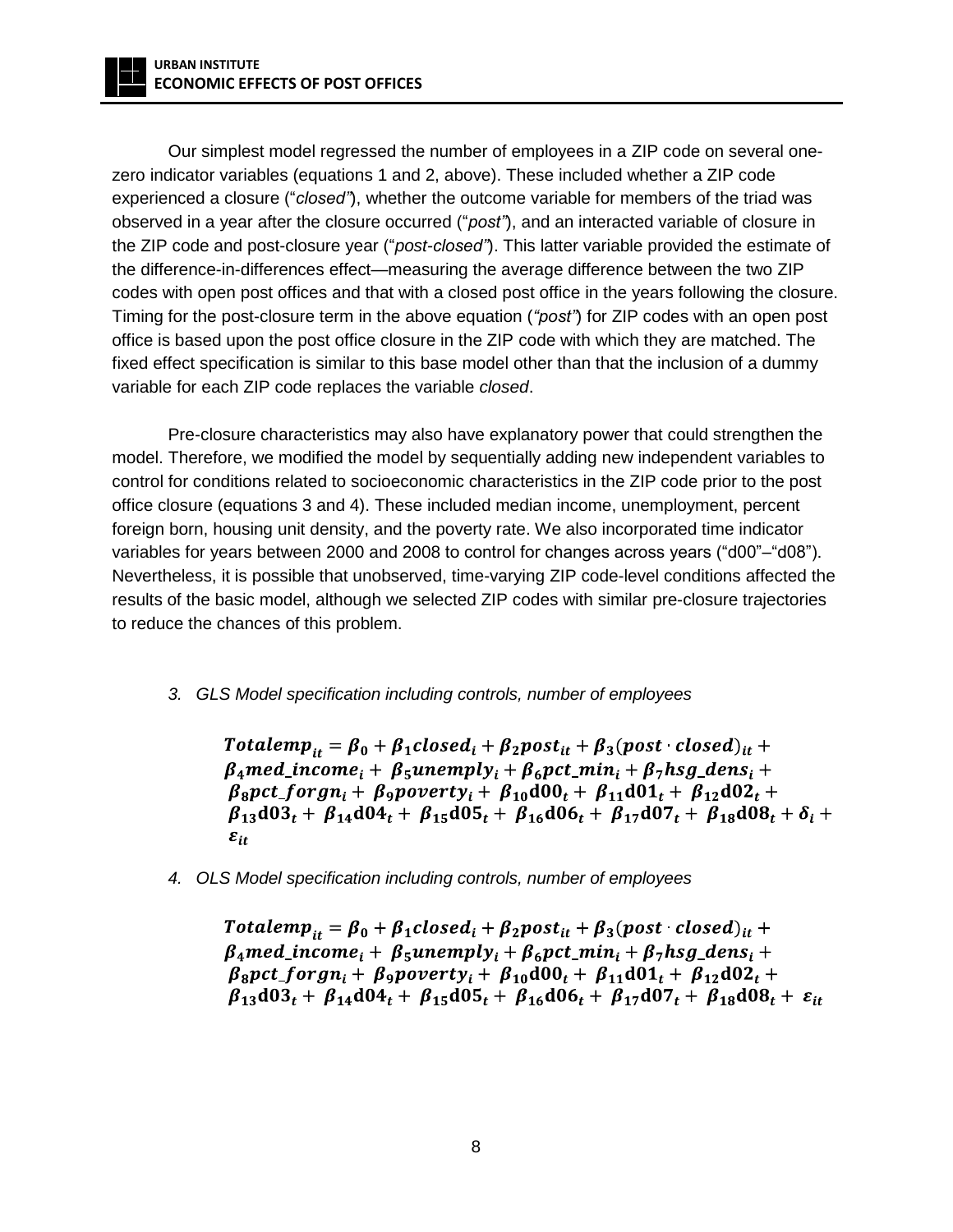

#### **Findings, Significance, and Limitations**

 $\overline{a}$ 

We first discuss the results of our models for impacts on the number of employees. All models produced a similar negative magnitude of impact from a post office closure of roughly six jobs lost in the ZIP code, with modest variation across the models in standard errors and statistical significance. The alternative models led to similar point estimates, with significance levels slightly above and slightly below traditional minimum standards of significance. As we added control variables to our GLS model, we did not see much added strength of the model or of the significance of our difference-in-differences variable's coefficient. When running a standard OLS, the results were similar. Even so, neither estimate of impact was statistically significant at conventional levels. When running a fixed effects regression, however, the model's significance was greatly improved. The impact variable coefficient was consistent with the other methods, at approximately six jobs lost, and statistically significant at the 0.05 level of confidence. However, the increased significance may be caused by the lack of adjustment of the standard error due to clustering in this specification, or simply by the shrinking of the standard error of the regression resulting from inclusion of the dummies for ZIP codes (Appendix 1).

Our results using the log of number of employees display similar patterns, though none produce findings that are statistically significant at near conventional levels. In neither the GLS nor OLS models does the addition of control variables affect the estimated difference-indifferences. This is likely because the control variables are measured only in the initial period. The coefficient on our impact variable is negative and consistent across all specifications, however. The fixed effects method produces the finding for which we are most certain of a negative effect, but again, this is likely due to the lack of adjustment of the standard error due to clustering in this specification. While the impact variable coefficient is consistent with the other models in both magnitude and direction, the confidence interval around the estimate is quite large, and it is not significant at conventional levels. $8$ 

Overall, use of the constrained sample led to a relative consistency in estimating the impact across the model types and specifications tested, and gave us supportable indications of a weak but negative impact on the ZIP codes in our sample. We would advise caution in drawing conclusions about impact in areas with greater numbers of employed individuals than in this constrained sample.<sup>9</sup> Furthermore, these results are an average effect estimated over a

 $8$  The estimated coefficient is -0.35, or a loss of 30 percent of employees, but the true effect may be anywhere between a decrease of 64 percent and an increase of 33 percent.

 $9$  We originally ran these models including ZIP codes with an initial value of 0, and with the higher tolerance for extreme values (see Data and Methods sections), and these produced estimates that depended heavily upon whether GLS or OLS was used for the estimation, with high variation in confidence levels. We believe this variation resulted from the presence of extreme outliers, since excluding the outliers or using log-dependent variables both led to more consistent findings across specifications. As a result, we decided to constrain our sample as described above.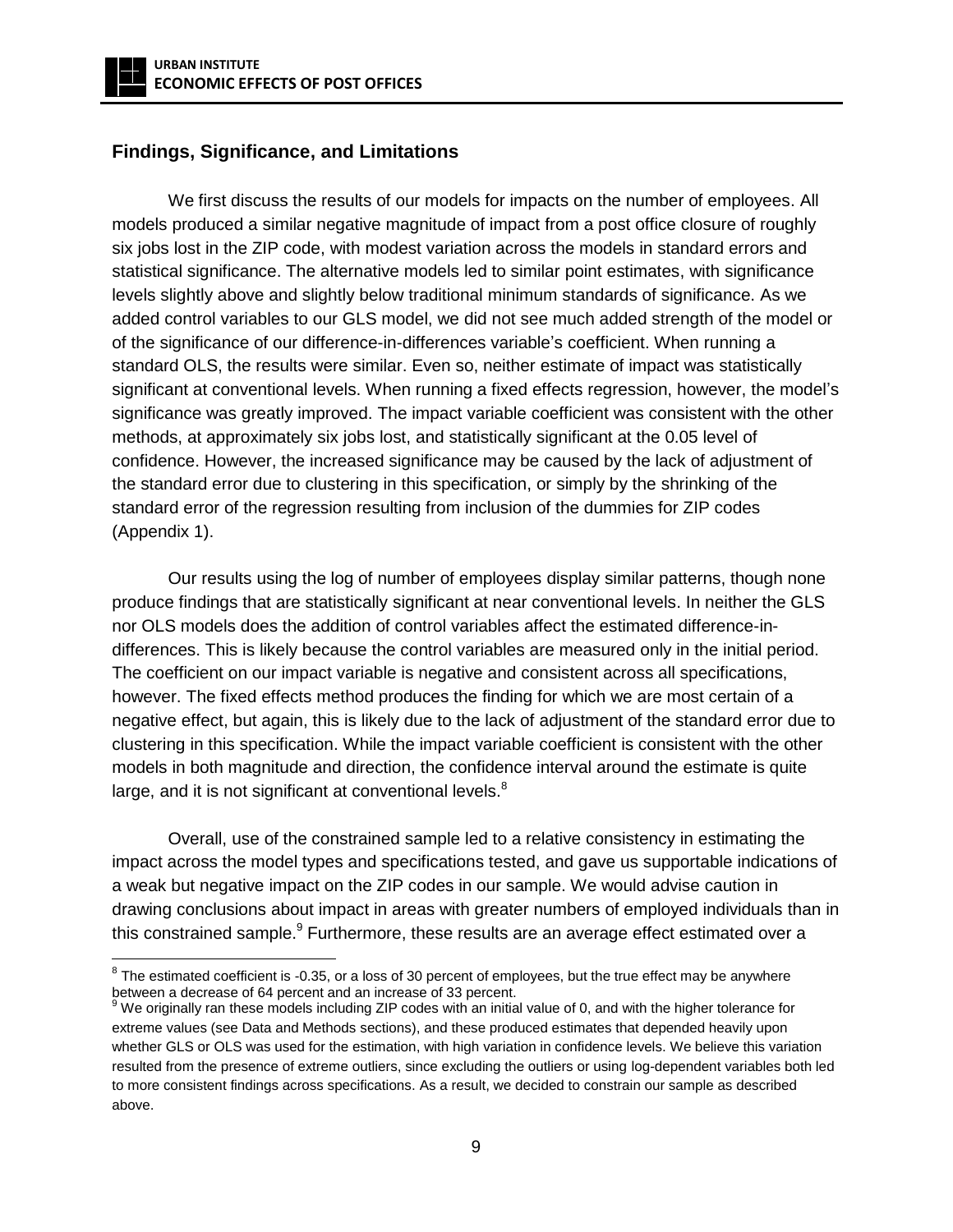

wide range of ZIP code sizes. For some ZIP codes, a loss of six jobs would represent little change, while for others (i.e., those with five employees), it would be devastating.

#### **Implications/Suggestions for Further Research**

The results of this study do not provide conclusive evidence of economic impact, but they do suggest that future research on the relationship between post offices and business activity is warranted. Our model utilized ZIP code-level indicators due to research constraints: we were unable to locate national, longitudinal data at smaller geographies. Because ZIP codes vary in size and are, on average, larger than the area where the effects of business agglomeration would be felt, it is likely that indicators at smaller neighborhood levels proximate to post offices that are closed are better suited for this type of study. The size variation of ZIP codes may be a driving force behind the large standard errors. Further, if economic effects do result from post office closures, these effects are likely to be stronger at the neighborhood or block level proximate to post offices that are closed.

Future studies should also attempt to increase the sample size of closed post offices. We limited our test to ZIP codes that experienced a closure during the period from 2002 to 2005, but a sample that includes closures from additional years would produce more reliable results. Researchers could also draw from a wider variety of facility types, if resources were available to verify that the facility was open to the public pre-closure (this information was not included in currently available data).

Beyond improving the accuracy of a full sample test, expanding the sample would allow researchers to run reliable tests on subgroups such as urban, rural, low-income, and highminority communities. It is likely that including all of these subtypes in our regression of ZIP codes resulted in large standard errors, yet our sample was not sufficient to stratify outcomes by these typologies.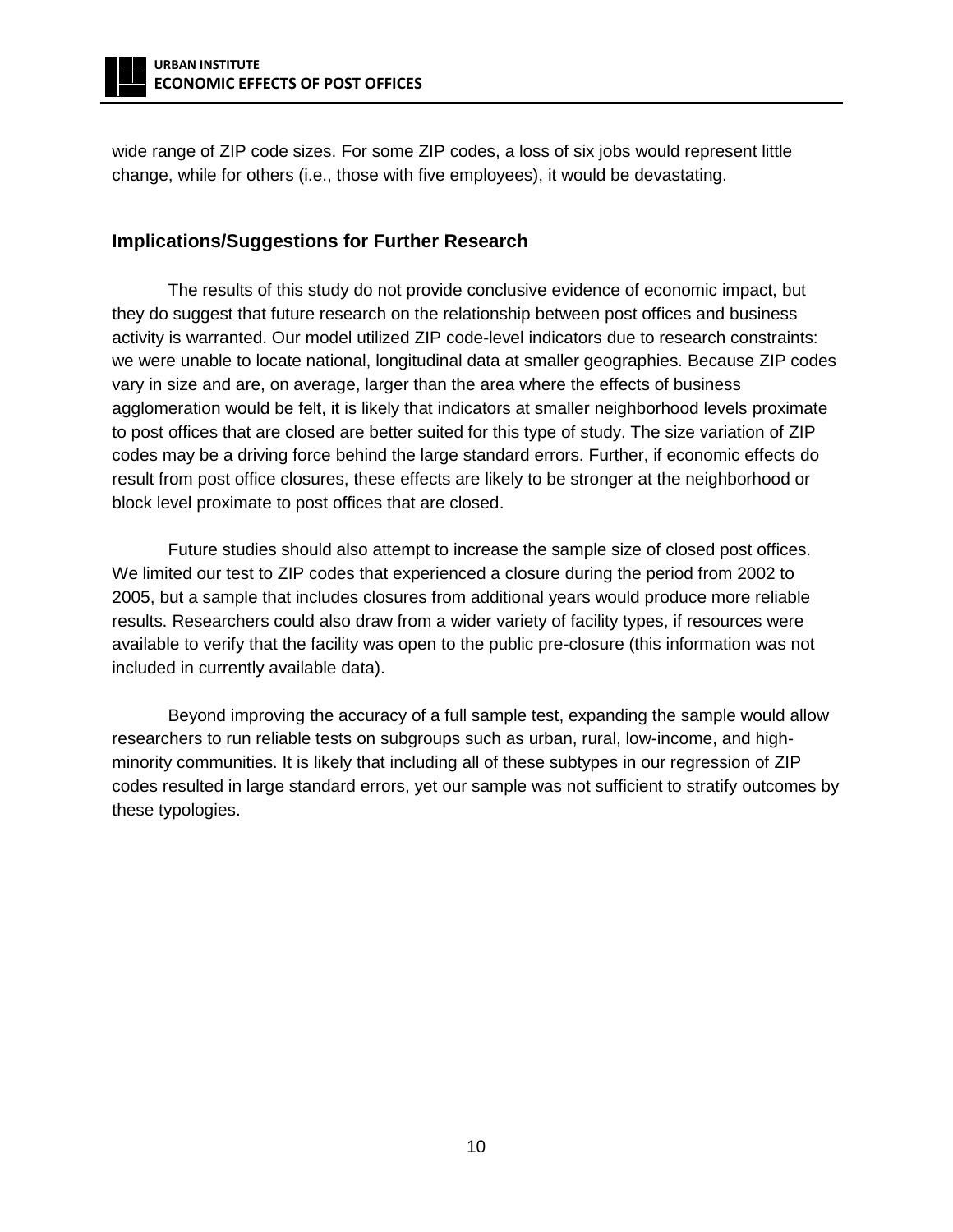# **APPENDIX 1: Regression Results**

Results for the tests of impact on levels of employees ("Number of employees," above), for all three types of models and both base and full specifications indicate a consistent negative effect due to post office closure in the affected ZIP code.

- For both GLS specifications the coefficient is -6.3, but is not significant and has a confidence interval that indicates the actual value is somewhere between a decrease of 14.6 employees and an increase of 1.9 employees.
- The coefficient for the OLS base specification is -9.8, which is significant at the 0.05 level, but once again the confidence interval is large, with the actual value likely falling between -19.5 and -0.2.
- The coefficient for the full OLS specification is not significant.
- The coefficient for the fixed effects approach is significant, and has a smaller confidence interval than the other two approaches, but as explained in the main body of the report, this may be due to the lack of adjustment of the standard error due to clustering in this specification, or the inclusion of dummies for ZIP codes.

Other terms in the model indicate changes in employment over time and differences between closure ZIP codes and open ZIP codes overall. The post-closure period across all ZIP codes, closure and non-closure, is associated with a small increase in employment, significant at the 0.05 level in the OLS specifications. The actual value for this impact most likely falls within a wide range, from an increase between 1.9 and 23.4 employees according to the base OLS model, to an increase between 8.0 and 74.6 employees according to the full OLS specification. Also, even though non-closure ZIP codes were selected for the similarity to closure ZIP codes in employment before the closure, estimates for closure ZIP codes indicate significantly lower levels of employment from 2000 to 2008 compared with the matched ZIP codes and independent of losses after closure.

For the models estimating the impact of closure on the logged number of employees, no estimates were significant. Coefficients were negative, but standard errors for all specifications were high. The confidence intervals for actual values include a potential increase in the number of employees.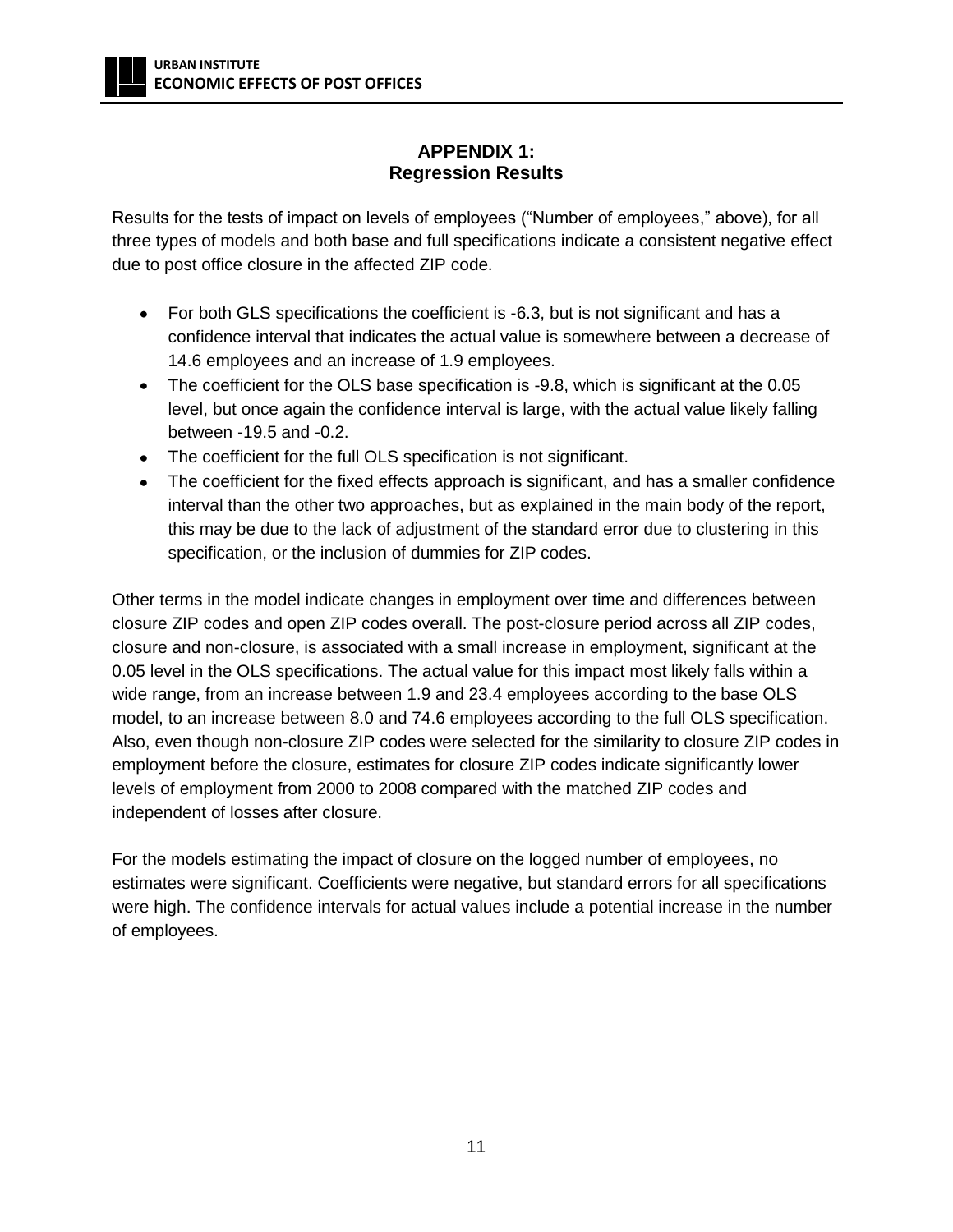

# **CONSTRAINED SAMPLE**

|                            | (ZIP Codes with zero employees or more than 1,000 employees in 2000 excluded) |                                |
|----------------------------|-------------------------------------------------------------------------------|--------------------------------|
|                            | <b>Base specification</b>                                                     | Full specification             |
|                            | FE<br>GLS<br><b>OLS</b>                                                       | GLS<br><b>OLS</b>              |
| <b>Number of employees</b> |                                                                               |                                |
| Closure ZIP, post-closure  | $-6.35$<br>$-9.82**$<br>$-6.32**$                                             | $-6.33$<br>$-7.86*$            |
|                            | (4.213)<br>(4.839)<br>(2.904)                                                 | (4.224)<br>(4.604)             |
| All ZIPs, post-closure     | 12.66 **<br>2.31<br>1.37                                                      | 41.28 **<br>1.88               |
|                            | (2.580)<br>(5.366)<br>(3.194)                                                 | (16.694)<br>(3.186)            |
| Closure ZIP                | $-11.28$ ***<br>$-13.02$ ***                                                  | $-15.91$ ***<br>$-16.64$ ***   |
|                            | (4.535)<br>(4.011)                                                            | (5.922)<br>(6.033)             |
| Median HH income, 2000     |                                                                               | 0.003<br>0.003                 |
|                            |                                                                               | (0.0027)<br>(0.0027)           |
| Unemployment rate, 2000    |                                                                               | 0.480<br>0.417                 |
|                            |                                                                               | (0.514)<br>(0.504)             |
| Pct minority, 2000         |                                                                               | $-0.749**$<br>$-0.797**$       |
|                            |                                                                               | (0.326)<br>(0.343)             |
| Res. housing density, 2000 |                                                                               | $0.147**$<br>$0.145**$         |
|                            |                                                                               | (0.068)<br>(0.0669)            |
| Pct foreign born, 2000     |                                                                               | 1.87<br>1.76                   |
|                            |                                                                               | (1.303)<br>(1.255)             |
| Poverty rate, 2000         |                                                                               | 1.13<br>1.20                   |
|                            |                                                                               | (1.249)<br>(1.254)             |
| cons                       | $51.47***$<br>52.04 ***<br>46.83 ***                                          | $-68.852$<br>$-70.954$         |
|                            | (11.866)<br>(10.348)<br>(2.004)                                               | (96.948)<br>(97.133)           |
|                            |                                                                               |                                |
| Logged number of employees |                                                                               |                                |
| Closure ZIP, post-closure  | $-0.3633$<br>$-0.4635$<br>$-0.3549$                                           | $-0.3560$<br>$-0.3685$         |
|                            | (0.330)<br>(0.360)<br>(0.221)                                                 | (0.331)<br>(0.366)             |
| All ZIPs, post-closure     | $-0.3103*$<br>$-0.2656$<br>0.1027                                             | 0.0810<br>0.1005               |
|                            | (0.184)<br>(0.225)<br>(0.243)                                                 | (0.596)<br>(0.301)             |
| Closure ZIP                | $-0.9649$ ***<br>$-0.9144$ ***                                                | $-1.1699$ ***<br>$-1.1635***$  |
|                            | (0.265)<br>(0.257)                                                            | (0.30)<br>(0.306)              |
| Median HH income, 2000     |                                                                               | 0.0000<br>0.0000               |
|                            |                                                                               | (0.00003)<br>(0.00003)         |
| Unemployment rate, 2000    |                                                                               | 0.0019<br>0.0018               |
|                            |                                                                               | (0.0354)<br>(0.0354)           |
| Pct minority, 2000         |                                                                               | $-0.0651$ ***<br>$-0.6509$ *** |
|                            |                                                                               | (0.0212)<br>(0.0210)           |
| Res. housing density, 2000 |                                                                               | $0.0029**$<br>$0.0029**$       |
|                            |                                                                               | (0.0012)<br>(0.0012)           |
| Pct foreign born, 2000     |                                                                               | $0.1056**$<br>$0.1055**$       |
|                            |                                                                               | (0.044)<br>(.0441)             |
| Poverty rate, 2000         |                                                                               | $-0.0112$<br>$-0.0112$         |
|                            |                                                                               | (0.0274)<br>(0.027)            |
| cons                       | $2.4149***$<br>2.3923 ***<br>2.7230 ***                                       | 1.9264<br>1.9250               |
|                            |                                                                               |                                |
|                            | (0.242)<br>(0.228)<br>(0.152)                                                 | (1.434)<br>(1.435)             |

\*\*\* p<0.01, \*\* p<0.05, \* p<0.1

L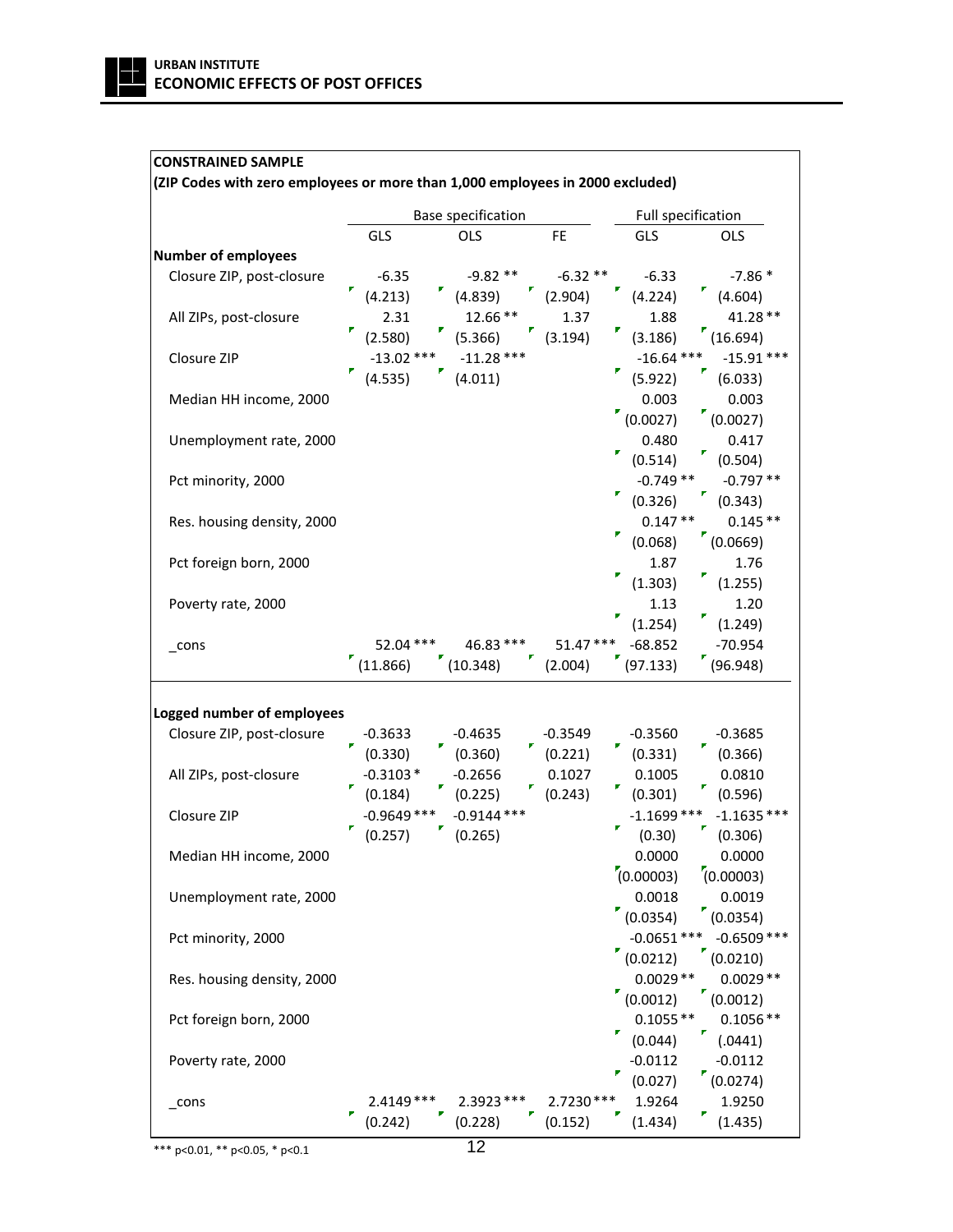$\overline{a}$ 

# **Appendix 2: Synthetic Control Model**

Earlier in this project, we experimented with a new modeling technique, known as the synthetic control method, which substituted for an actual matched ZIP code an artificial matched case.<sup>10</sup> This is accomplished by averaging indicators across many cases instead of using the handselected matches described above. This method has the potential to overcome difficulties caused when good matches in the non-treatment pool cannot be found.

In our application of the model, use of a complex weighting algorithm was intended to select cases that could contribute to an ideal matching case (based on pre-closure data), whose postclosure trajectory could then be compared to the actual closure ZIP code. While this approach seemed to hold some promise, we found that it was unable to construct synthetic ZIP codes for the comparison that met goodness-of-fit criteria. While some tests produced seemingly sound synthetic cases, for most ZIP codes the synthetic case was not a good match. Closer examination of the few good fits, however, led us to be skeptical of those results as well. We decided that the preferred approach was the difference-in-differences model described in this report.

 $10$  Alberto Abadie, Alexis Diamond, and Jens Hainmueller, "Synthetic control methods for comparative case studies: Estimating the effect of California's Tobacco Control Program" (January 2007), http://www.people.fas.harvard.edu/~jhainm/Paper/ADH2007.pdf.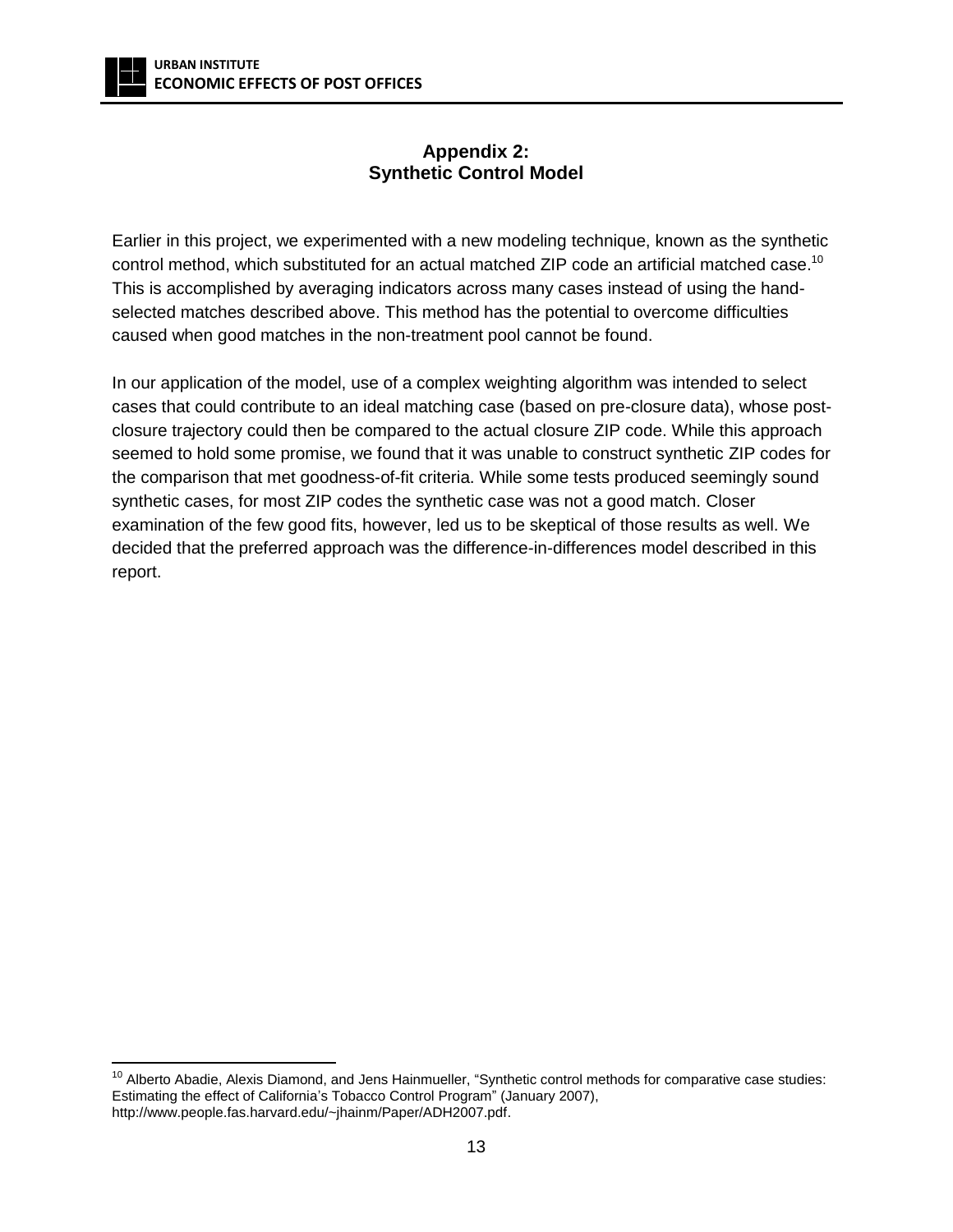

# **APPENDIX 3: Data Processing Methods**

#### Closure ZIP Codes

We drew our sample of ZIP codes with closed facilities from the universe of closed post offices provided by the PRC. The data file on closed postal facilities is from testimony provided by the USPS to the PRC on August, 28, 2009, Library reference: USPS-LR-N2009-1/10 (Docket No. N2009-1). We limited this data set to those closure ZIP codes where the "Actual Date" close date is between 2002-2005 and where "DIS\_POTYPE" is either A (Post office), C (classified station), or D (classified branch). We excluded retail contract offices from our list, as well as those offices with no lobby hours listed. In cases where ZIP codes experience more than one post office closure, we eliminated all but one ZIP code observation.

#### Comparison ZIP Codes

Our pool of ZIP codes with open facilities from which matched comparisons were selected came from a 2008 set provided by Doug Carlson (unconnected to this project or the Urban Institute), who obtained the records through a Freedom of Information Act request. Information on facilities available from the file included name, address, type and subtype, and window and lobby hours by day of week. We limited this to those open ZIP codes where "Facility Subtype" is "MAIN\_PO," "STATION," "BRANCH," "CPU\_B," "CPU\_C," "CPU\_S," or "FIN\_S," and the facility has lobby hours. These include all offices that are open to the public.

#### Independent and Dependent Variables

We drew ZIP code level variables to incorporate into our regression model from the 2000 Decennial Census and ZIP Business Patterns 2000 through 2008.

Our 2000 Census variables include: Total Population

Population Density Population Minority Alone Unemployment Rate Median Household Income Number of Housing Units Poverty Rate Population Aged 65 Over Land Area (Square Miles) Population Foreign Born ZIP Code

We created the following variables using this Census data.

Percent Minority Percent Foreign Percent Elderly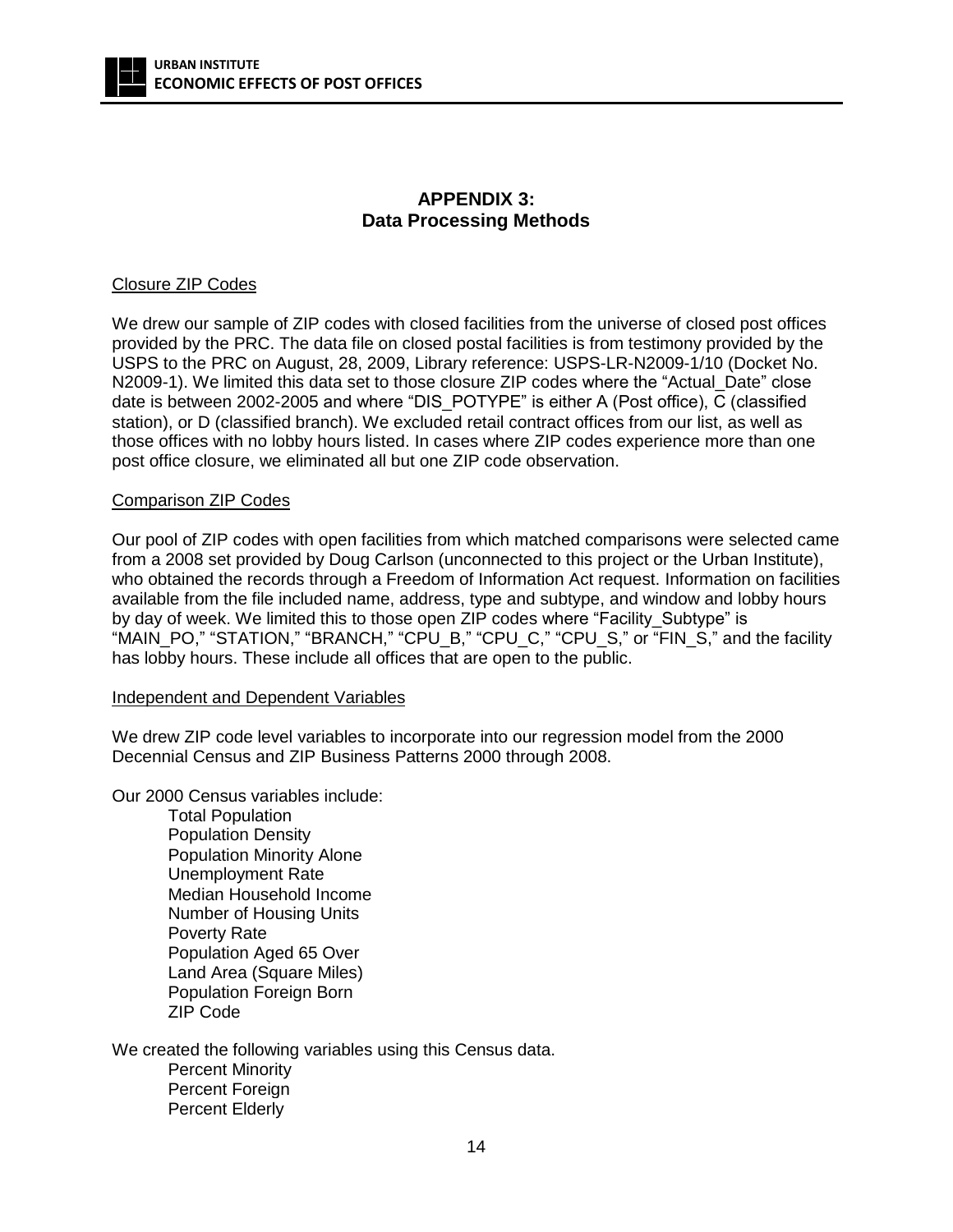Housing Unit Density

Our 2000–2008 ZBP variables include:

ZIP Code State Total Establishments Total Employees Year

#### Universe of Potential Comparison ZIP Codes for Further Processing

We merged the closure ZIP codes, open ZIP codes, and accompanying ZIP Business Patterns (ZBP) and Census data. Using 2000 Census data that link ZIP codes with Core-Based Statistical Area (CBSA) codes, we defined metropolitan and non-metropolitan ZIP codes. The ZIP codes that are not in a metropolitan area have a CBSA code of 999999 and are defined as rural.

From this data set, we eliminated all ZIP codes that were not on our closure or open lists and all ZIPs that lacked ZBP/Census data. We also eliminated all closure or open ZIP codes where the total employment in 2000 was equal to 0.

#### Creating Comparison Triads

For each closed ZIP code:

- 1. We selected all open ZIP codes in the same Metropolitan Statistical Area (MSA) based on the CBSA code. If a closure ZIP code was not in an MSA, we selected all non-MSA ZIP codes from the same state.
- 2. From this pool, we ranked the closure ZIP codes and open ZIP codes among equal categories according to the total number of employees in the year of closure of the respective closure ZIP code. Then we constrained the selection pool by selecting only ZIP codes that were in the closure ZIP code's same ranking category. For 79 closure ZIP codes, the comparison pool was ranked into 6 categories before selection. For 7 closure ZIP codes, the comparison pool was ranked into 4 categories. For the final single closure ZIP code, selection based on ranking prevented it from matching with two comparison ZIP codes, so this step was skipped entirely.
- 3. For the remaining ZIP codes in the comparison pool, we calculated the rate of change of total employees between 2000 and the date of closure. Because ZPB surveys are collected in early March, if a post office is closed in January or February, the rate for closure and comparison pool ZIP codes was calculated using the previous year's employment data. We selected the two ZIP codes with the nearest absolute rate change to create our final triad.
- 4. We assigned the closed ZIP code and the two matched ZIP codes a unique triad ID.
- 5. After each triad was created, we eliminated the matched ZIP codes from the universe of potential comparison ZIP codes before running the procedure for the next closure ZIP code. In other words, each progressive run of the matching procedure eliminated two open ZIP codes from the initial pool of the next closure ZIP code to be matched.
- 6. We merged all triads into a single data set that included ZBP, Census, and created indicator variables.